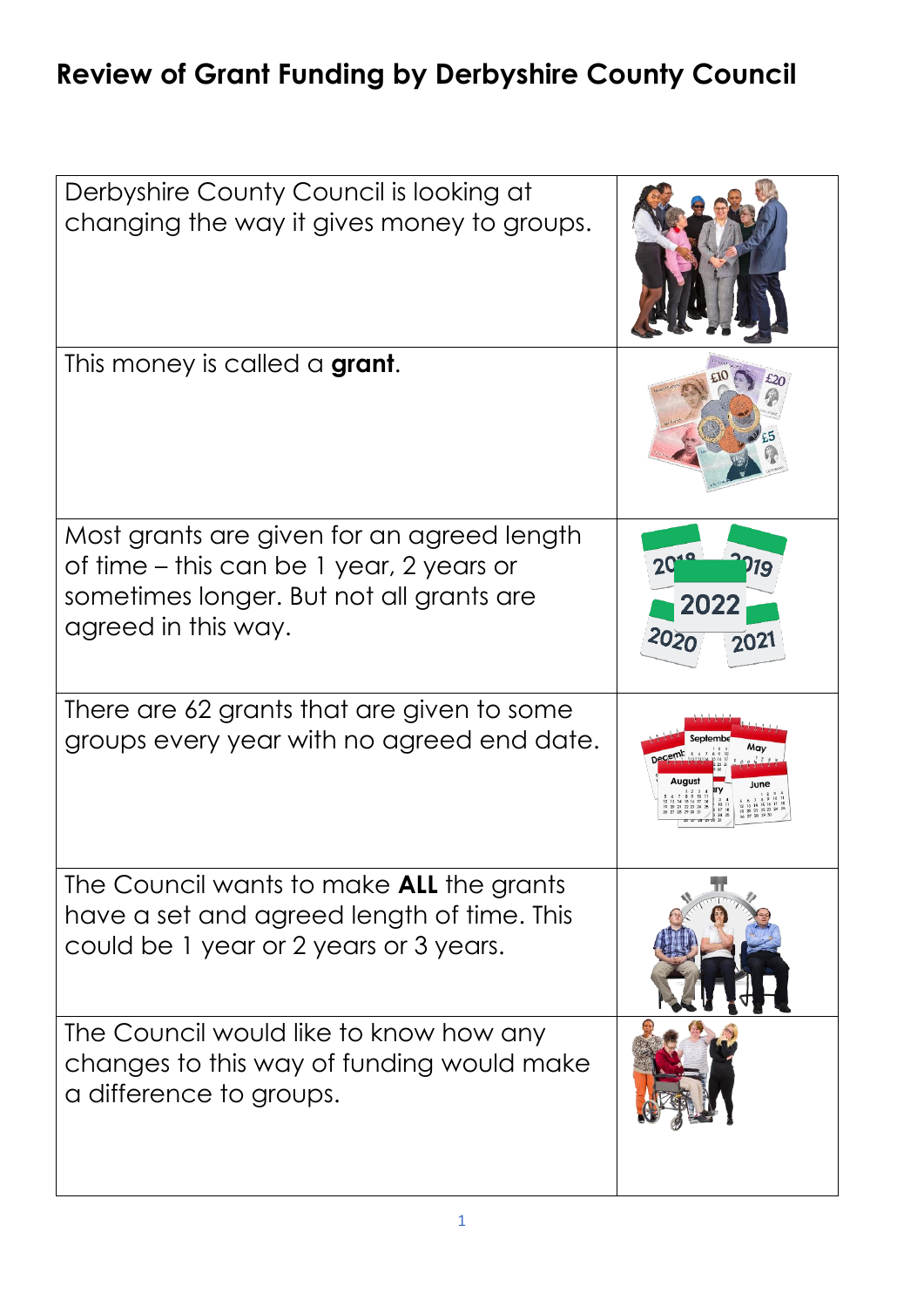| <b>Question</b>                                  | Yes<br><b>No</b><br>or  |
|--------------------------------------------------|-------------------------|
| Do you agree that a grant given should           |                         |
| have an agreed end date?                         | or Not Sure             |
|                                                  |                         |
|                                                  |                         |
|                                                  |                         |
|                                                  |                         |
| <b>Question</b>                                  |                         |
| Can you say why you think this?                  |                         |
|                                                  |                         |
|                                                  |                         |
|                                                  |                         |
|                                                  |                         |
|                                                  |                         |
|                                                  |                         |
|                                                  |                         |
|                                                  |                         |
|                                                  |                         |
|                                                  |                         |
| Commissioning is a term used to describe         |                         |
| how the Council gives out funding to groups,     |                         |
| to get the best outcomes for people.             |                         |
|                                                  |                         |
| There are a set of rules that are followed so    |                         |
| that it is fair to all groups. The Council would | <b>RULES</b>            |
| like to know your views on these rules.          | VIX                     |
|                                                  |                         |
| These are the rules                              |                         |
| The group helps the Council to meet its legal    | Yes<br>No.<br><b>or</b> |
| duty to provide certain services like schools,   |                         |
| roads, public transport.                         |                         |
|                                                  | or Not Sure             |
| <b>Question</b>                                  |                         |
| Do you agree with this rule?                     |                         |
|                                                  |                         |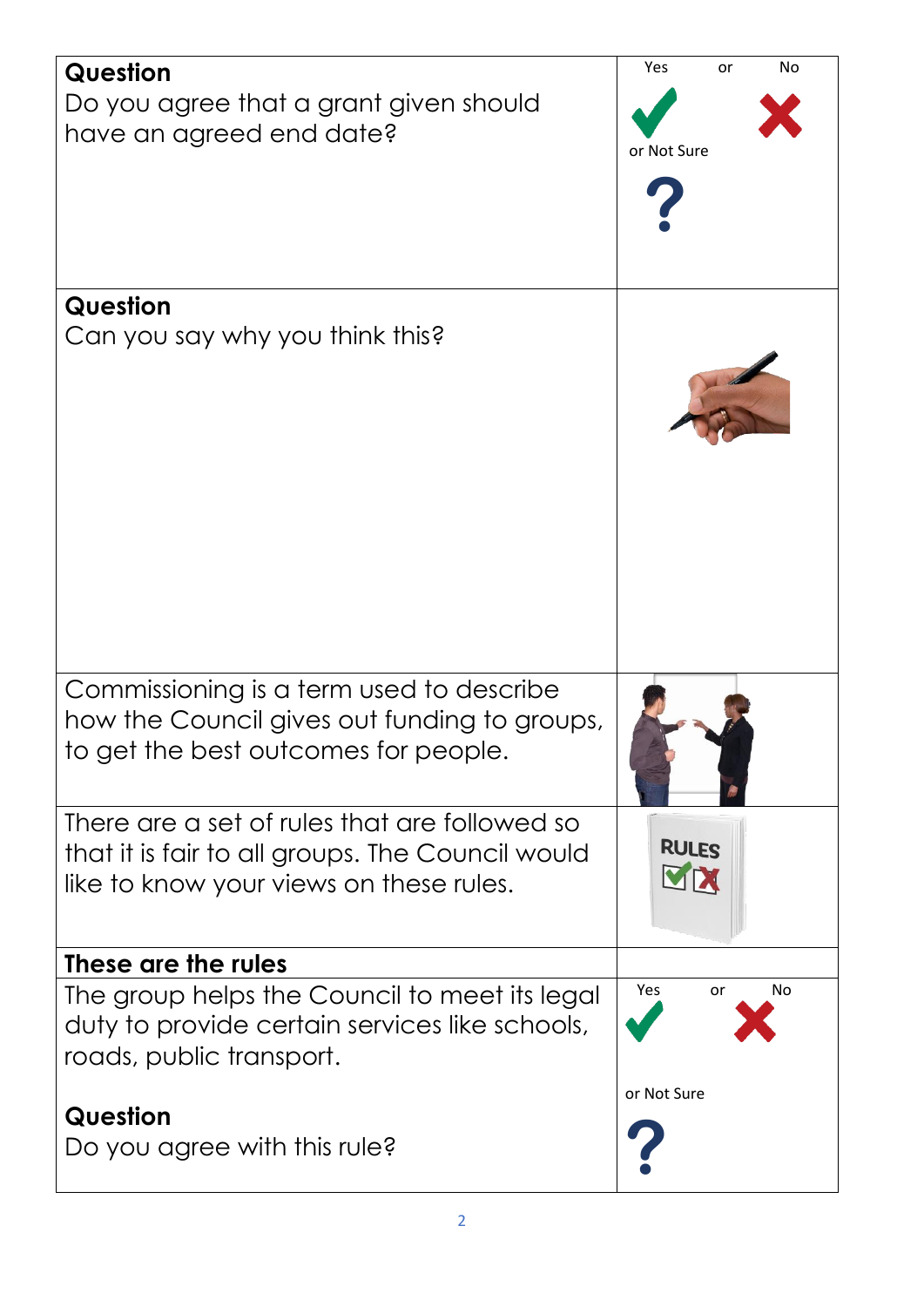| The group activities are worth the money<br>that is spent, helps the Council with the<br>things it thinks are important and it means<br>activities are spread across Derbyshire.<br>Question | Yes<br>No<br>or<br>Not Sure           |
|----------------------------------------------------------------------------------------------------------------------------------------------------------------------------------------------|---------------------------------------|
| Do you agree with this rule?                                                                                                                                                                 |                                       |
| Question<br>Do you think using these rules will make a<br>difference to your group?                                                                                                          | Yes<br>No<br>or<br>or Not Sure        |
| Question<br>Do you have any other rules that you would<br>use that would make it fair and gets the best<br>activities and services for residents?                                            |                                       |
| Question<br>Do you agree that if the group, and the<br>activities the group does, do not help the<br>Council, then they should not get a grant?                                              | Yes<br>or<br>No.<br>or Not Sure       |
| Question<br>Would it make a difference to your group if<br>the rules mean that your group no longer<br>had a grant?                                                                          | Yes<br><b>No</b><br>or<br>or Not Sure |